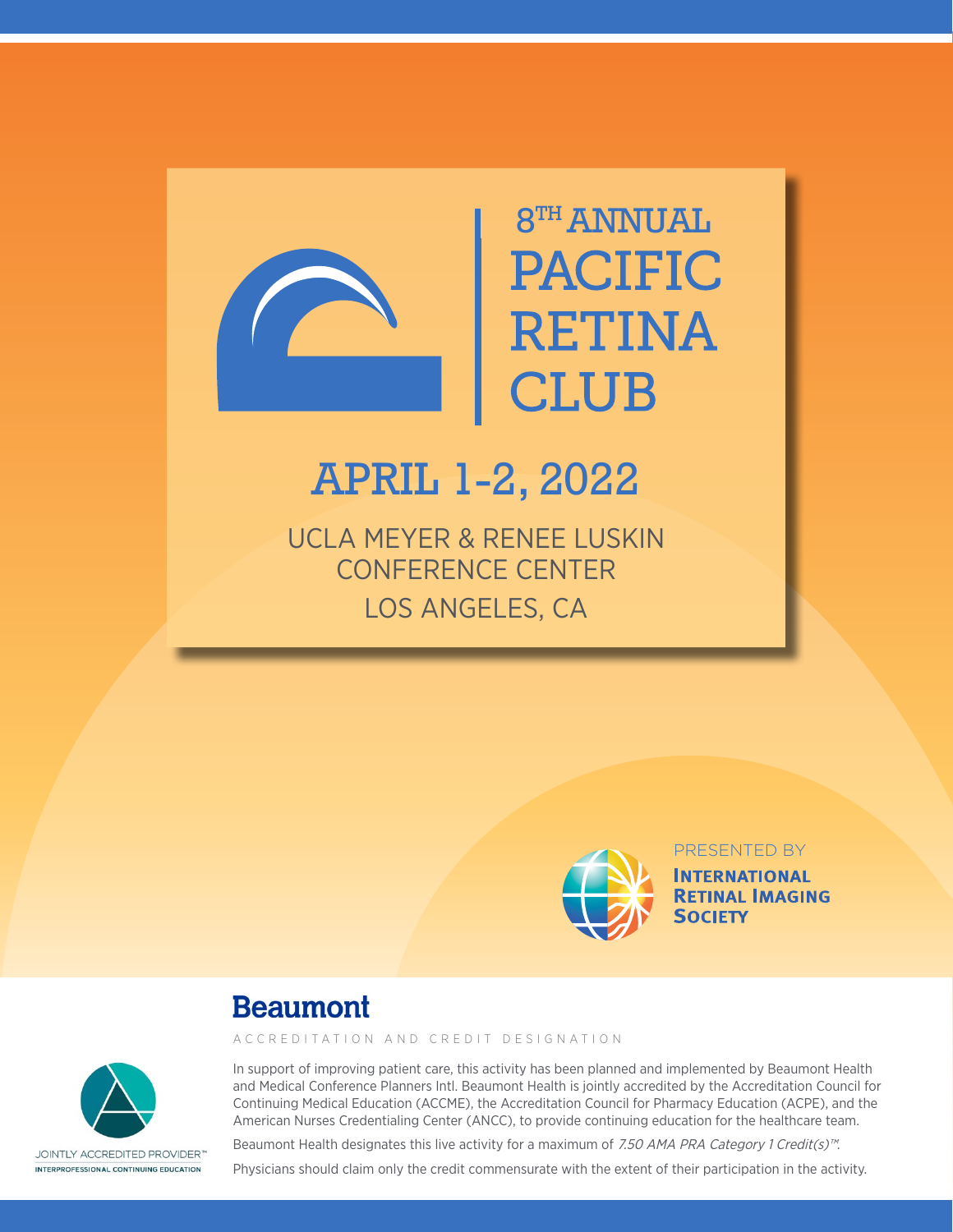

### **Dear Colleagues,**

We would like to welcome you to the Pacific Retina Club 2022! After a two-year absence due to the COVID pandemic, we are delighted to welcome all registrants and conference faculty to UCLA in person. The opportunity to meet with everyone after this extended hiatus is very exciting and long overdue.

This is the 8th Annual Meeting of the Pacific Retina Club (PRC). Pacific Retina Club originated as a union of two meetings in California: The Western Retina Study Club in San Francisco, led by Rich McDonald, and the LA Imaging Conference of Retina Specialists (LAICRS) led by Dean Elliot, Vas Sadda, and David Sarraf. The two meetings were merged giving rise to the PRC which has rotated between San Francisco and LA on an annual basis. While PRC has always been a case conference devoted to lively exchange, this is the first year the format has been expanded to include a second day of retina update lectures and interactive panels.

We are very excited about the agenda for PRC 2022 which promises to be educational and engaging. The tradition of case presentations will continue the first day with over 50 cases scheduled to be presented by residents, fellows, community ophthalmologists, and faculty from all over the west coast and the US. Discussion will be energetic and insightful and interaction with the registrant pool is encouraged!

The second day will include a packed schedule of retina update lectures and panels featuring many of the leaders in our field and covering a wide range of topics including basic science, histopathology of macular disease, new concepts in the area of advanced retinal imaging, and new therapies for AMD, diabetic retinopathy, and inherited dystrophies. We are also looking forward to our various dynamic panels on a diverse agenda of topics including surgical and pediatric retina, tumors, and uveitis.

This meeting would not be possible without the support and backing of the International Retinal Imaging Society (IntRIS), led by Monica Kim, and the oversight and planning of Karen Baranick and her very talented team at Medical Conference Planners, Inc. (MCPI). We are very excited to meet everyone in person to discuss many interesting cases and learn about many new concepts in the diagnosis and management of retinal disease!

#### Sincerely,

The Program Co-Directors







R. Mund

David Sarraf, MD SriniVas R. Sadda, MD H. Richard McDonald, MD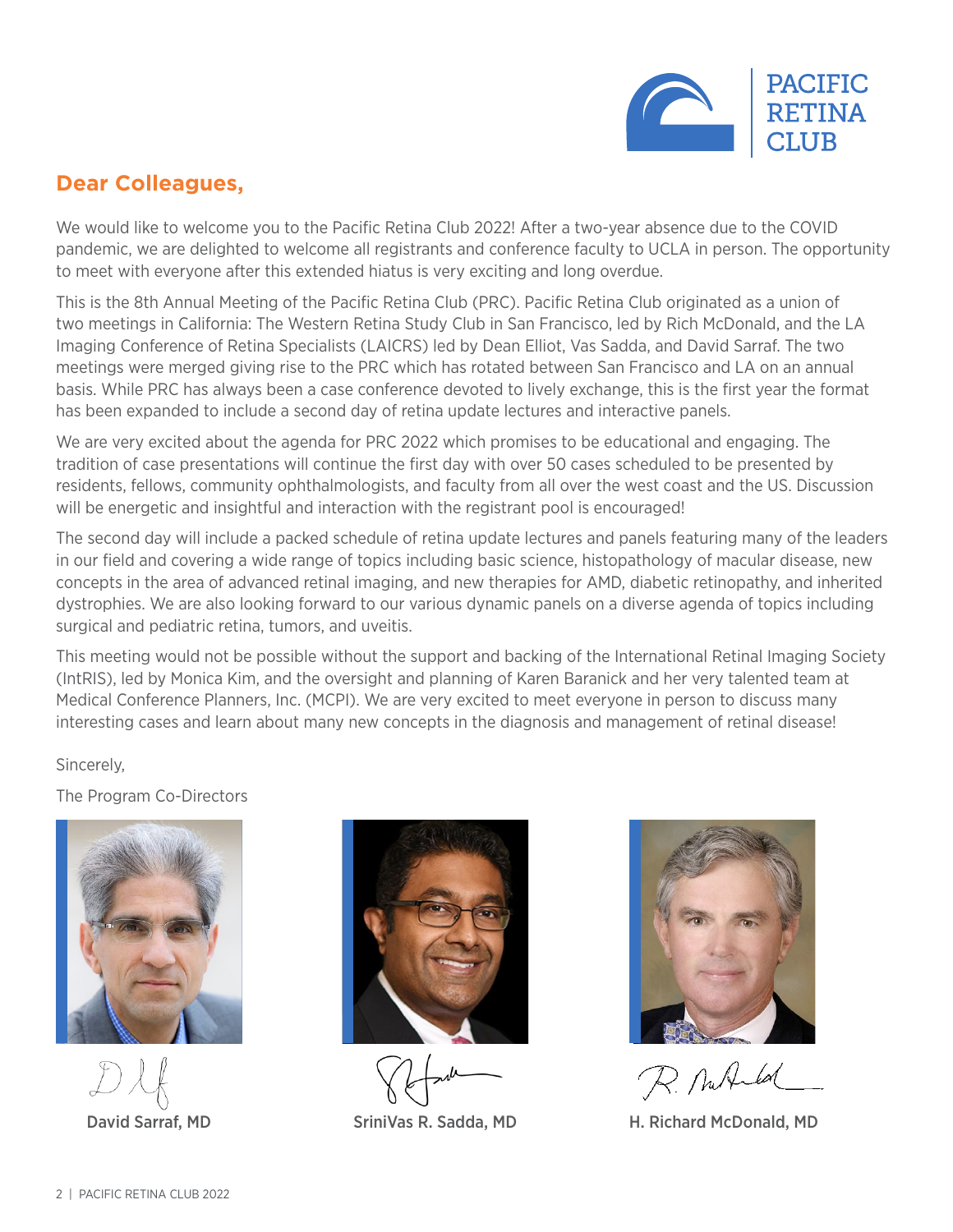

## ALEXANDER R. IRVINE LECTURE

FRIDAY, APRIL 1, 2022 | 11:18 AM

## OCT – Past, Present and Future JAY S. DUKER, MD

Jay S. Duker, MD, is currently the Chief Operating Officer of EyePoint Pharma, a biotech company that develops sustained-release medications to treat serious ocular disorders. Prior to being promoted to this position in 2021, Dr. Duker was the part-time Chief Strategic Scientific Officer at EyePoint. Between 2016 and 2020 he served a member of EyePoint's Board of **Directors** 

For the 21 years prior to his taking the COO position at EyePoint, Dr. Duker was the Director of the New England Eye Center (NEEC) and Professor and Chair of the Department of Ophthalmology at Tufts Medical Center and the Tufts University School of Medicine in Boston, Massachusetts. Dr. Duker received his medical degree from Jefferson Medical College. He completed residency and fellowship in vitreoretinal diseases and ocular oncology at the Wills Eye Hospital.

Dr. Duker remains in clinical practice, seeing patients with medical retinal disorders, macular diseases, and intraocular tumors. He has published over 345 journal articles, with his major research interests concentrating on retinal imaging, retinal vascular diseases, and drug delivery to the posterior segment. He has received the Honor Award, the Senior Honor Award, and the Life Achievement Award from the American Academy of Ophthalmology as well as the Honor and Senior Honor awards from the America Society of Retina Specialists.

His book, Yanoff and Duker's Ophthalmology, now entering its 6th edition, is one of the best selling ophthalmic texts over the past three decades. He has edited an additional six textbooks. Dr. Duker is the Emeritus Editor-in-Chief of the International Journal of Retina and Vitreous (IJRV). He is a founder of several companies including SurgiSite Boston, the fifth largest independent eye surgery center in the

United States; Hemera Biosciences, a gene therapy company developing treatments for dry age-related macular degeneration that was acquired by Jansson in 2020, and the Boston Image Reading Center (BIRC). In addition, he is the Chair of the Board of Sesen Bio, a publicly traded company that is developing targeted protein therapeutics for cancer.

#### PAST ALEXANDER R. IRVINE LECTURERS

- 2006 H. Richard McDonald, MD
- 2008 Glenn J. Jaffe, MD
- 2009 William R. Freeman, MD
- 2010 Marco A. Zarbin, MD, PhD
- 2011 Allan E. Kreiger, MD
- 2012 Mark S. Blumenkranz, MD, MMS
- 2013 Dean Eliott, MD
- 2014 Anita Agarwal, MD
- 2015 K. Bailey Freund, MD
- 2016 William F. Mieler, MD, FACS, FARVO
- 2017 Lawrence A. Yannuzzi, MD
- 2018 Lee M. Jampol, MD
- 2019 Alexander J. Brucker, MD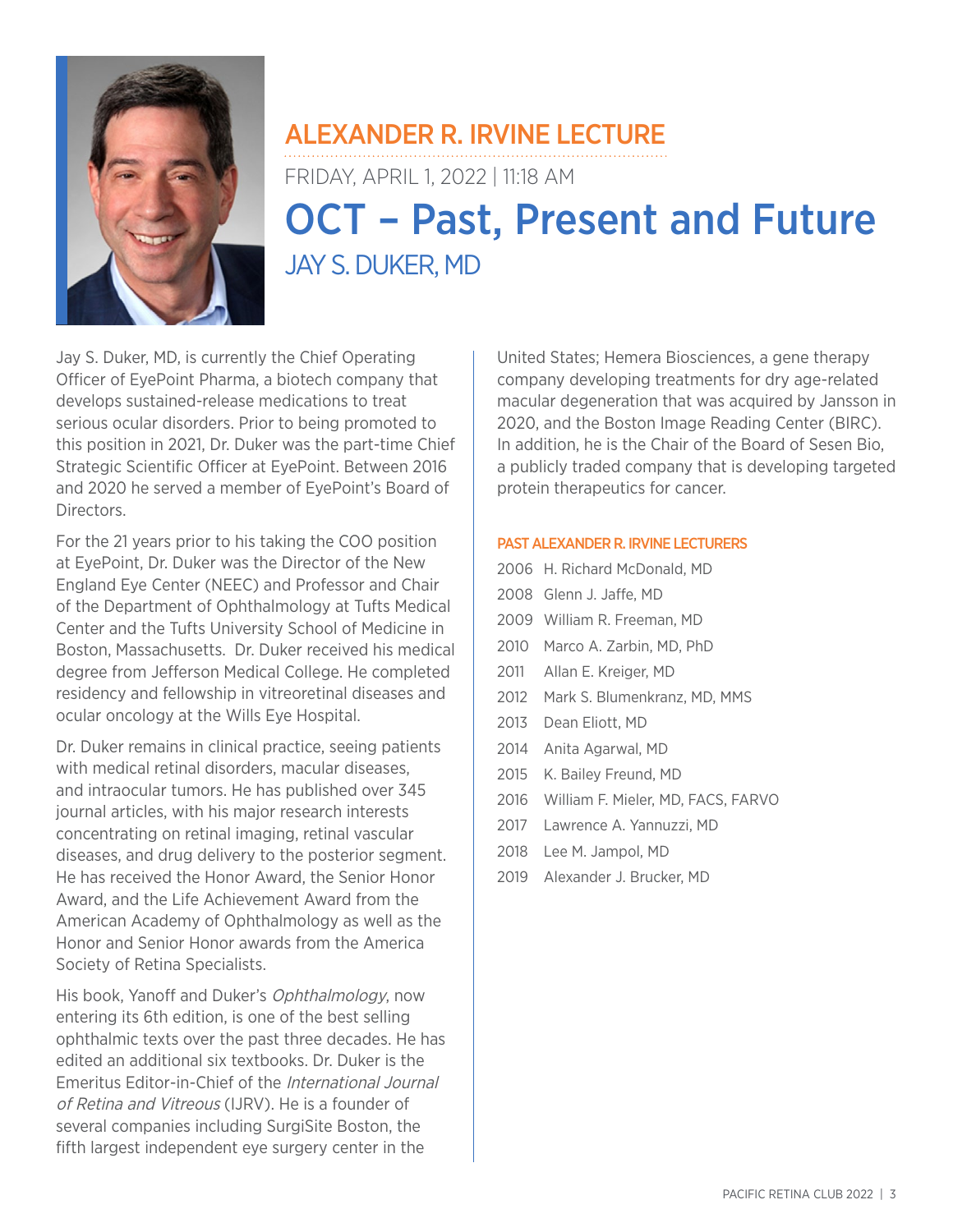# Case Presentations (non-CME) FRIDAY | APRIL 1, 2022

| 6:30 AM - 5:00 PM | <b>Registration</b>                                                        | $9:59 - 10:04 AM$  | <b>Industry Presentation</b>                                                                      |
|-------------------|----------------------------------------------------------------------------|--------------------|---------------------------------------------------------------------------------------------------|
| 6:30 AM - 5:00 PM | <b>Exhibits</b>                                                            |                    | <b>Apellis Pharmaceuticals</b>                                                                    |
| $6:30 - 7:30$ AM  | <b>Breakfast</b>                                                           | $10:04 - 10:36$ AM | <b>Break</b>                                                                                      |
| $7:30 - 7:35$ AM  | <b>Welcome Remarks</b><br>David Sarraf, MD                                 | $10:36 - 11:18$ AM | <b>Session 2</b><br>Moderator:<br>SriniVas R. Sadda, MD                                           |
| $7:35 - 9:59$ AM  | <b>Session 1</b><br>(Residents and Fellows)<br>Moderator: David Sarraf, MD | $10:36 - 10:42$ AM | Jaclyn L. Kovach, MD                                                                              |
|                   |                                                                            | 10:42 - 10:48 AM   | Sun Young Lee, MD, PhD                                                                            |
| $7:35 - 7:41$ AM  | Rushil G. Rao, MD                                                          | 10:48 - 10:54 AM   | Aristomenis Thanos, MD                                                                            |
| $7:41 - 7:47$ AM  | Tony Y. Chen, MD                                                           | 10:54 - 11:00 AM   | Joseph Alsberge, MD                                                                               |
| $7:47 - 7:53$ AM  | Hisashi Fukuyama, MD                                                       | $11:00 - 11:06$ AM | Brandon Lujan, MD                                                                                 |
| $7:53 - 7:59$ AM  | Delu Song, MD, PhD                                                         | $11:06 - 11:12$ AM | Kareem Moussa, MD                                                                                 |
| $7:59 - 8:05$ AM  | Christopher Chung, MD, MS                                                  | $11:12 - 11:18$ AM | Andrew W. Browne, MD, PhD                                                                         |
| $8:05 - 8:11$ AM  | Eric Jung, MD                                                              | $11:18 - 11:23$ AM | Introduction of the<br><b>Alexander R. Irvine Lecture</b><br>H. Richard McDonald, MD              |
| $8:11 - 8:17$ AM  | Jennifer Lopez, MD                                                         |                    |                                                                                                   |
| $8:17 - 8:23$ AM  | Abinaya Thenappan, MD                                                      | $11:23 - 11:53$ AM | <b>Alexander R. Irvine Lecture</b><br>OCT - Past, Present<br>and Future<br>Jay S. Duker, MD       |
| $8:23 - 8:29$ AM  | Mohima Sanyal, MD, MPH                                                     |                    |                                                                                                   |
| $8:29 - 8:35$ AM  | Jennifer C. Hu, MD                                                         |                    |                                                                                                   |
| $8:35 - 8:41$ AM  | Meera S. Ramakrishnan, MD                                                  | 11:53 AM - 1:00 PM | Lunch                                                                                             |
| $8:41 - 8:47$ AM  | Diogo Cabral, MD                                                           | $12:15 - 12:45$ PM | Satellite Symposium<br>(non-CME): Individualized<br>Treatment in Wet AMD<br>Nathan C. Steinle, MD |
| $8:47 - 8:53$ AM  | Prithvi Ramtohul, MD                                                       |                    |                                                                                                   |
| $8:53 - 8:59$ AM  | Braden A. Burckhard, MD                                                    |                    |                                                                                                   |
| $8:59 - 9:05$ AM  | Malini V. Pasricha, MD                                                     |                    | Sponsored by Regeneron                                                                            |
| $9:05 - 9:11$ AM  | Giulia Corradetti, MD                                                      |                    | Pharmaceuticals, Inc.<br>(Located in Laureate<br>Classroom)                                       |
| $9:11 - 9:17$ AM  | Néda Abraham, OD                                                           |                    |                                                                                                   |
| $9:17 - 9:23$ AM  | Greg Budoff, MD                                                            | $1:00 - 2:12$ PM   | <b>Session 3</b><br>Moderator:<br>H. Richard McDonald, MD                                         |
| $9:23 - 9:29$ AM  | Alexander Dillon, MD, MBA                                                  |                    |                                                                                                   |
| $9:29 - 9:35$ AM  | Nicholas A. lafe, MD                                                       | $1:00 - 1:06$ PM   | David H. Abramson, MD, FACS                                                                       |
| $9:35 - 9:41$ AM  | Brian Lee, MD                                                              | $1:06 - 1:12$ PM   | Anita Agarwal, MD                                                                                 |
| $9:41 - 9:47$ AM  | J. Ben Margines, MD, MHCI                                                  | $1:12 - 1:18$ PM   | Rajendra S. Apte, MD, PhD                                                                         |
| $9:47 - 9:53$ AM  | Swathi Somisetty, BS                                                       | $1:18 - 1:24$ PM   | Paul S. Bernstein, MD, PhD                                                                        |
| $9:53 - 9:59$ AM  | Ahmad Santina, MD                                                          | $1:24 - 1:30$ PM   | Mathieu F. Bakhoum, MD, PhD                                                                       |
|                   |                                                                            |                    |                                                                                                   |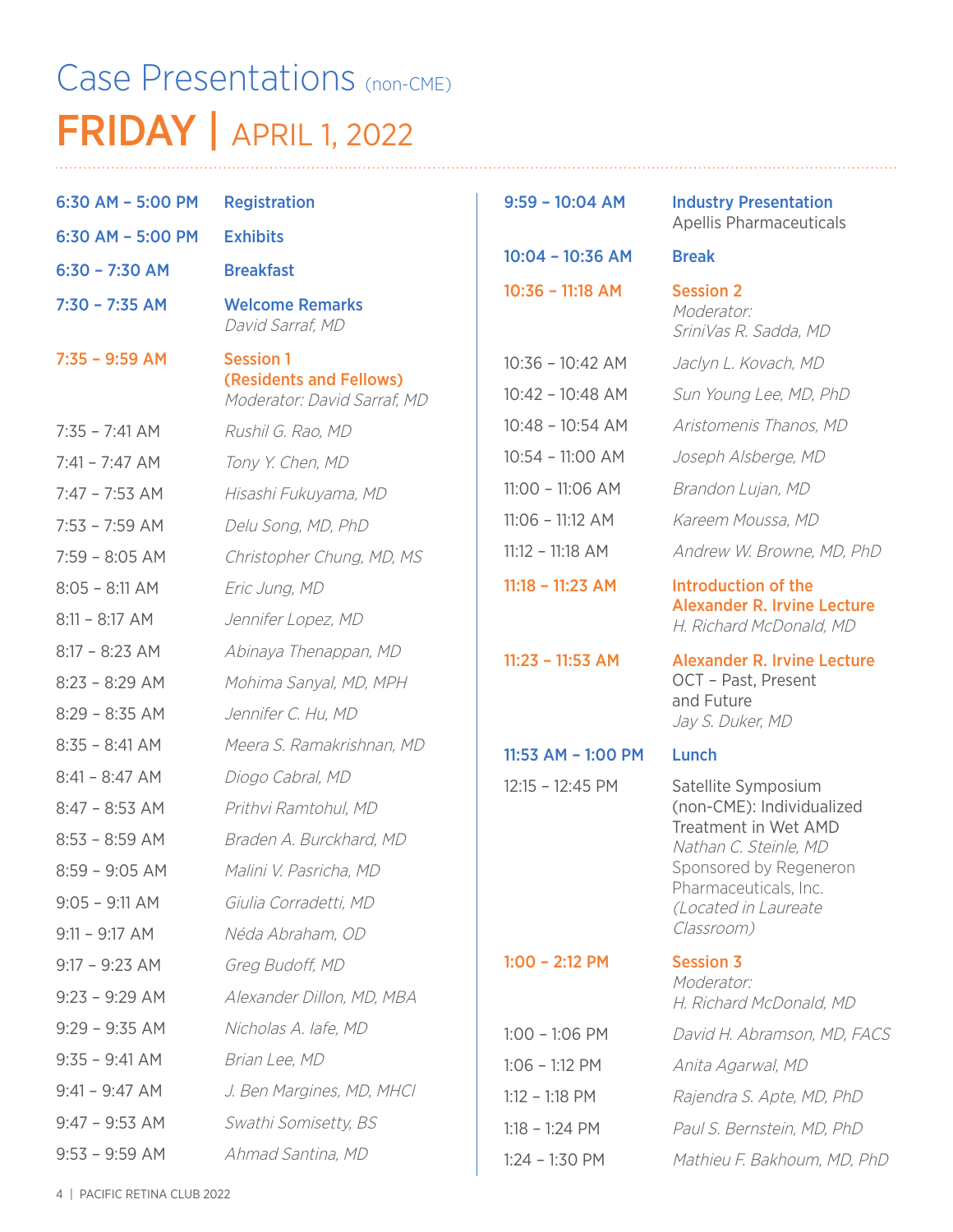| $1:30 - 1:36$ PM | David S. Boyer, MD                                        |
|------------------|-----------------------------------------------------------|
| $1:36 - 1:42$ PM | David M. Brown, MD                                        |
| $1:42 - 1:48$ PM | David R. Chow, MD, FRCSC                                  |
| $1:48 - 1:54$ PM | Christine A. Curcio, PhD                                  |
| $1:54 - 2:00$ PM | Sander R. Dubovy, MD                                      |
| $2:00 - 2:06$ PM | Jay S. Duker, MD                                          |
| $2:06 - 2:12$ PM | K. Bailey Freund, MD                                      |
| $2:12 - 2:42$ PM | <b>Break</b>                                              |
| $2:42 - 3:36$ PM | <b>Session 4</b><br>Moderator:<br>H. Richard McDonald, MD |
| $2:42 - 2:48$ PM | J. Michael Jumper, MD                                     |
| $2:48 - 2:54$ PM | William F. Mieler, MD                                     |
| $2:54 - 3:00$ PM | Darius M. Moshfeghi, MD                                   |
| $3:00 - 3:06$ PM | Aaron Nagiel, MD, PhD                                     |
| $3:06 - 3:12$ PM | Quan D. Nguyen, MD, MSc                                   |
| $3:12 - 3:18$ PM | Jose S. Pulido,<br>MD, MS, MPH, MBA                       |
| $3:18 - 3:24$ PM | H. Richard McDonald, MD                                   |
| $3:24 - 3:30$ PM | Richard F. Spaide, MD                                     |
| $3:30 - 3:36$ PM | Homayoun Tabandeh, MD                                     |
| $3:36 - 3:45$ PM | <b>Closing Remarks</b><br>David Sarraf, MD                |
| $3:45 - 5:00$ PM | <b>Reception</b>                                          |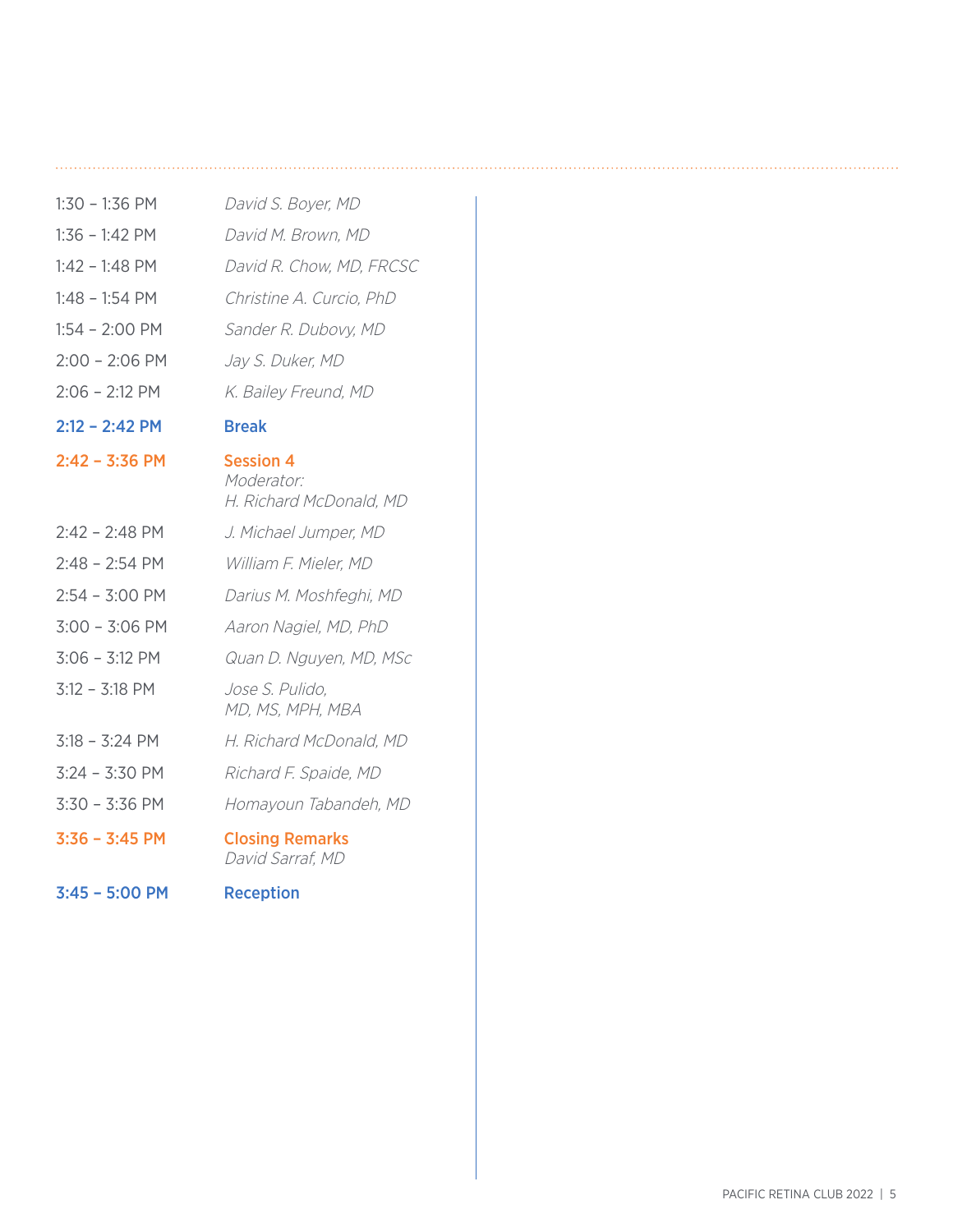# Comprehensive Retina Update SATURDAY | APRIL 2, 2022 CME Sessions are located in Centennial Ballroom A/B

| 6:30 AM - 5:30 PM | <b>Registration</b>                                                                                                                                                                       | 8:40 - 9:10 AM                                                                              | <b>Session 3: Tumor Panel</b><br>Moderator:<br>William F. Mieler, MD<br>Panelists:<br>David H. Abramson, MD, FACS<br>Colin A. McCannel, MD<br>Tara A. McCannel, MD, PhD<br>Jose S. Pulido,<br>MD, MS, MPH, MBA |
|-------------------|-------------------------------------------------------------------------------------------------------------------------------------------------------------------------------------------|---------------------------------------------------------------------------------------------|----------------------------------------------------------------------------------------------------------------------------------------------------------------------------------------------------------------|
| 6:30 AM - 3:50 PM | <b>Exhibits</b>                                                                                                                                                                           |                                                                                             |                                                                                                                                                                                                                |
| $6:30 - 7:15 AM$  | <b>Breakfast</b>                                                                                                                                                                          |                                                                                             |                                                                                                                                                                                                                |
| $7:15 - 7:20$ AM  | <b>Opening Remarks</b><br>David Sarraf, MD; SriniVas<br>R. Sadda, MD; H. Richard<br>McDonald, MD                                                                                          |                                                                                             |                                                                                                                                                                                                                |
| 7:20 - 8:10 AM    | <b>Session 1: Basic Science</b><br>and Pathology<br>Moderators:<br>K. Bailey Freund, MD and<br>SriniVas R. Sadda, MD                                                                      | $9:10 - 9:40$ AM                                                                            | <b>Break</b>                                                                                                                                                                                                   |
|                   |                                                                                                                                                                                           | $9:40 - 10:30$ AM                                                                           | <b>Session 4: Imaging</b><br>Moderators: Anita Agarwal, MD<br>and Jay S. Duker MD                                                                                                                              |
| $7:20 - 7:30$ AM  | MacTel II Update: New<br>Insights into the Pathobiology<br>and Genetics of Disease<br>Paul S. Bernstein MD, PhD                                                                           | $9:40 - 9:50$ AM                                                                            | Predicting Progression<br>of Diabetic Retinopathy<br>with OCTA<br>Amani A. Fawzi, MD                                                                                                                           |
| $7:30 - 7:40$ AM  | AMD Discovery and<br>Development<br>Rajendra S. Apte, MD, PhD                                                                                                                             | $9:50 - 10:00$ AM                                                                           | Intraoperative OCT in<br>VR Surgery: Where do<br>we stand in 2022?<br>Justis P. Ehlers, MD                                                                                                                     |
| $7:40 - 7:50$ AM  | Progression Modeling of<br>Geographic Atrophy<br>Nadia K. Waheed, MD, MPH                                                                                                                 | $10:00 - 10:10$ AM<br><b>OCT Choroidal and</b><br>in NASA's Long-Term<br>David M. Brown, MD | <b>Optic Nerve Adaptation</b>                                                                                                                                                                                  |
| $7:50 - 8:00$ AM  | Hyperreflective Foci in<br><b>Age-Related Macular</b><br>Degeneration<br>include Molecularly<br><b>Transdifferentiated Retinal</b><br>Pigment Epithelium<br>Christine A. Curcio, PhD      |                                                                                             | Space Flight Program                                                                                                                                                                                           |
|                   |                                                                                                                                                                                           | 10:10 - 10:20 AM                                                                            | New Imaging Findings<br>from High-Res OCT<br>K. Bailey Freund, MD                                                                                                                                              |
|                   |                                                                                                                                                                                           | 10:20 - 10:30 AM<br>the Vitreous with OCT                                                   | A New Method to Image                                                                                                                                                                                          |
| $8:00 - 8:10$ AM  | Type 1 vs Type 2<br>vs Type 3 MNV: A<br>Histopathological Analysis<br>Sander R. Dubovy, MD                                                                                                |                                                                                             | Richard F. Spaide, MD                                                                                                                                                                                          |
|                   |                                                                                                                                                                                           | $10:30 - 11:00 AM$                                                                          | <b>Session 5: Imaging Panel</b><br>Moderator:                                                                                                                                                                  |
| $8:10 - 8:40$ AM  | <b>Session 2: Surgery Panel I</b><br>Moderator:<br>H. Richard McDonald, MD<br>Panelists:<br>J. Michael Jumper, MD<br>Colin A. McCannel, MD<br>Gaurav K. Shah, MD<br>Homayoun Tabandeh, MD |                                                                                             | Jay S. Duker, MD<br>Panelists:<br>Anita Agarwal, MD<br>K. Bailey Freund, MD<br>Jose S. Pulido,<br>MD, MS, MPH, MBA<br>David Sarraf, MD                                                                         |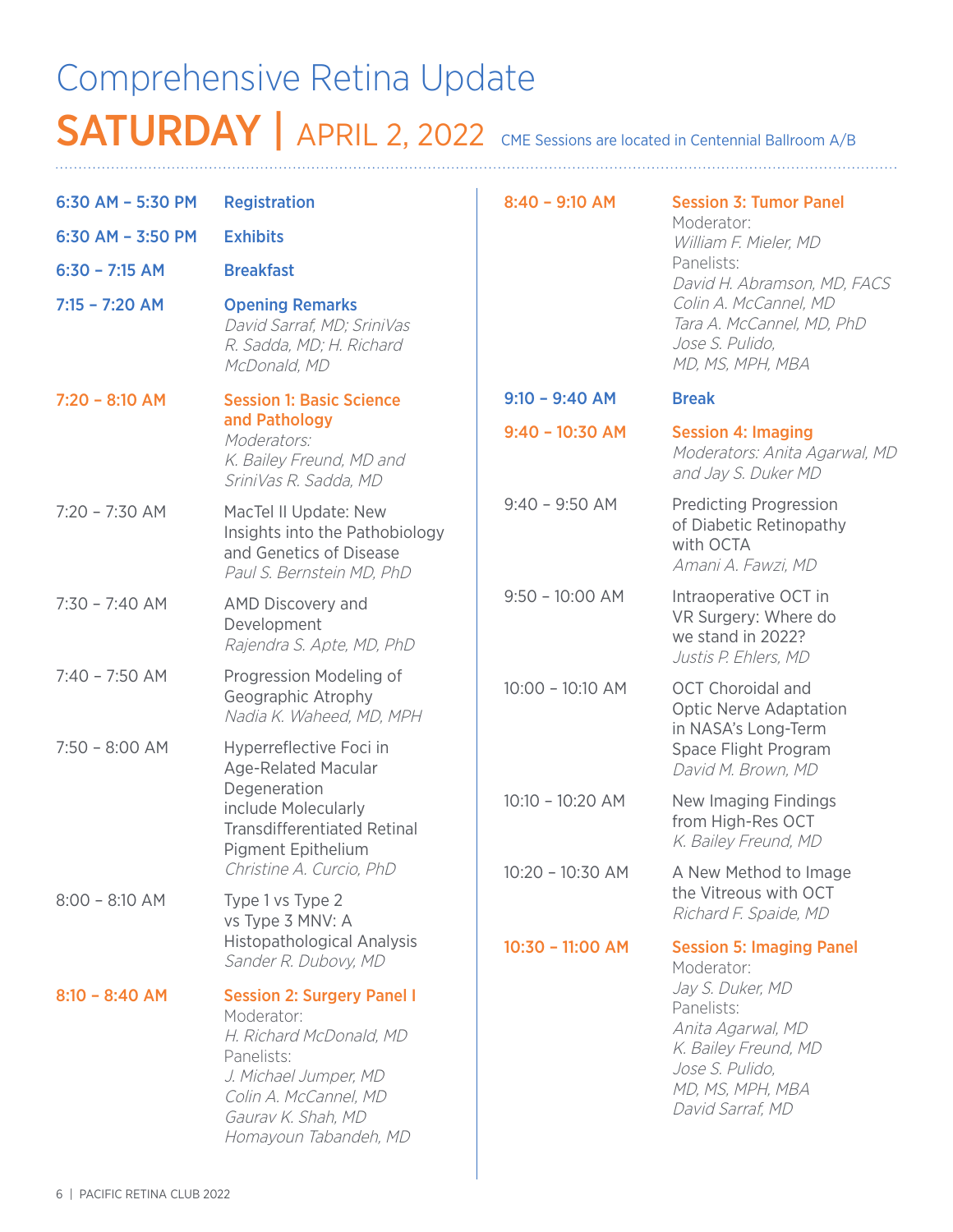| 11:00 - 11:30 AM                    | <b>Session 6: Pediatric</b><br><b>Surgery Panel</b><br>Moderator:<br>J. Michael Jumper, MD<br>Panelists:<br>Darius M. Moshfeghi, MD<br>Aaron Nagiel, MD, PhD<br>Irena Tsui, MD                                                                        | $1:30 - 2:00$ PM | <b>Session 8: Uveitis Panel</b><br>Moderator:<br>Sunil K. Srivastava, MD<br>Panelists:<br>Emmett T. Cunningham,<br>MD, PhD, MPH<br>Quan D. Nguyen, MD, MSc<br>Edmund Tsui, MD |
|-------------------------------------|-------------------------------------------------------------------------------------------------------------------------------------------------------------------------------------------------------------------------------------------------------|------------------|-------------------------------------------------------------------------------------------------------------------------------------------------------------------------------|
| 11:30 AM - 12:00 PM                 | <b>Session 7: Age Related</b><br><b>Macular Degeneration</b><br>Moderators:<br>Lawrence J. Singerman,<br>MD, FACS                                                                                                                                     | $2:00 - 2:30$ PM | <b>Session 9: Diabetes</b><br>Moderators:<br>Carl D. Regillo, MD and<br>Lawrence J. Singerman<br>MD, FACS                                                                     |
| $11:30 - 11:40$ AM                  | Richard F. Spaide, MD<br>The Role of Mitochondrial<br>Genetics in AMD<br>Baruch D. Kuppermann, MD, PhD                                                                                                                                                | $2:00 - 2:10$ PM | Should VEGF Inhibitors<br>Be A First-Line Treatment<br>for Non-Proliferative<br>Diabetic Retinopathy?                                                                         |
| $11:40 - 11:50$ AM                  | <b>OCT Biomarkers for Progression</b><br>of Intermediate AMD<br>SriniVas R. Sadda, MD                                                                                                                                                                 | $2:10 - 2:20$ PM | Diana V. Do, MD<br>Two Year Data from the<br>Phase 3 Faricimab Trials for<br>Treating DME Anti-VEGF                                                                           |
| 11:50 AM - 12:00 PM                 | Non-Neovascular Fluid in "Dry"<br>AMD: Observe and Extend<br>David Sarraf, MD                                                                                                                                                                         | $2:20 - 2:30$ PM | Carl D. Regillo, MD<br>Therapy for Proliferative                                                                                                                              |
| 12:00 - 1:30 PM<br>12:10 - 12:20 PM | Lunch<br>An Update on the Dry AMD                                                                                                                                                                                                                     |                  | Diabetic Retinopathy: The<br>Good, the Bad, the Ugly<br>Susan B. Bressler, MD                                                                                                 |
|                                     | Pipeline (non-CME)<br>Robert L. Avery, MD<br>(Located in Laureate Classroom)                                                                                                                                                                          | $2:30 - 3:20$ PM | <b>Session 10: Retinal</b><br><b>Vascular and Beyond</b><br>Moderators: Michael S. Ip, MD                                                                                     |
| 12:20 - 1:20 PM                     | Satellite Symposium<br>(non-CME): Considerations<br>for Patient Management in<br>Diabetic Macular Edema<br>Tarek S. Hassan, MD and Baruch<br>D. Kuppermann, MD, PhD<br>Sponsored by Allergan, an<br>AbbVie Company<br>(Located in Laureate Classroom) | $2:30 - 2:40$ PM | and Homayoun Tabandeh, MD<br>RIPLs (Retinal Ischemic<br>Perivascular Lesions), an<br>Imaging Biomarker of<br>Cardiovascular Disease<br>Mathieu F. Bakhoum, MD, PhD            |
|                                     |                                                                                                                                                                                                                                                       | $2:40 - 2:50$ PM | <b>Extended Drug Delivery for</b><br>the Treatment of DME and DR<br>Dante J. Pieramici, MD                                                                                    |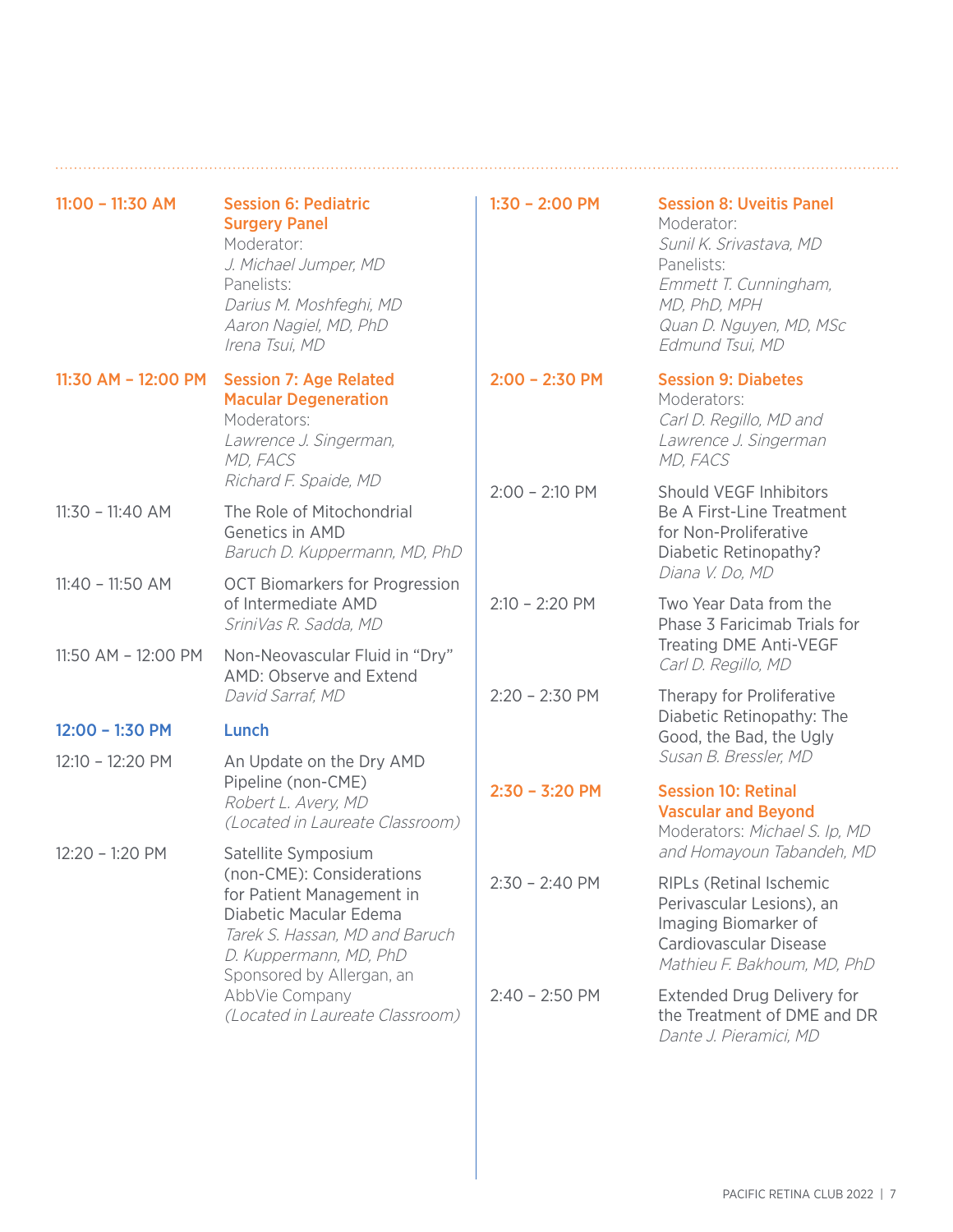## Comprehensive Retina Update (continued)

| $2:50 - 3:00$ PM | <b>Best Corrected Visual Acuity</b><br>and Central Subfield Thickness<br>in Macular Edema Due to<br>Retinal Vein Occlusion, Diabetic<br>Retinopathy and Uveitis:<br>A Clinical Trial Analysis<br>Michael S. Ip, MD | $5:10 - 5:20$ PM | Safety of New AMD Therapies<br>Yasha S. Modi, MD, MHS                                          |
|------------------|--------------------------------------------------------------------------------------------------------------------------------------------------------------------------------------------------------------------|------------------|------------------------------------------------------------------------------------------------|
|                  |                                                                                                                                                                                                                    | $5:20 - 5:30$ PM | <b>Closing Remarks</b><br>David Sarraf, MD<br>SriniVas R. Sadda, MD<br>H. Richard McDonald, MD |
| $3:00 - 3:10$ PM | Vitreous and Vision<br>Degrading Myodesopsia<br>J. Sebag, MD, FACS, FRCOphth,<br><b>FARVO</b>                                                                                                                      | $5:30 - 6:30$ PM | <b>Reception</b>                                                                               |
| $3:10 - 3:20$ PM | Retina Prosthesis Implant<br>Mark S. Humayun, MD, PhD                                                                                                                                                              |                  |                                                                                                |
| $3:20 - 3:50$ PM | <b>Break</b>                                                                                                                                                                                                       |                  |                                                                                                |
| $3:50 - 4:20$ PM | <b>Session 11: Surgery Panel II</b><br>Moderator:<br>Steven D. Schwartz, MD<br>Panelists:<br>David R. Chow, MD, FRCSC<br>Donald J. D'Amico, MD<br>Tarek S. Hassan, MD<br>Jean-Pierre Hubschman, MD                 |                  |                                                                                                |
| 4:20 - 5:20 PM   | <b>Session 12: Neovascular</b><br><b>AMD/Clinical Trials</b><br>Moderators: David S. Boyer, MD<br>and Susan B. Bressler, MD                                                                                        |                  |                                                                                                |
| $4:20 - 4:30$ PM | Update on Novel Treatments<br>of Neovascular AMD<br>David S. Boyer, MD                                                                                                                                             |                  |                                                                                                |
| $4:30 - 4:40$ PM | Extended Drug Delivery for the<br>Treatment of Neovascular AMD<br>Colin A. McCannel, MD                                                                                                                            |                  |                                                                                                |
| $4:40 - 4:50$ PM | Faricimab for Neovascular<br>AMD: Phase 3 Tenaya and<br><b>Lucerne Clinical Trial Results</b><br>Carl D. Regillo, MD                                                                                               |                  |                                                                                                |
| $4:50 - 5:00$ PM | News You Can Use on<br>Neovascular AMD<br>David R. Chow, MD, FRCSC                                                                                                                                                 |                  |                                                                                                |
| $5:00 - 5:10$ PM | <b>Surgical Elements of Wet</b><br><b>AMD Treatment: The</b><br>Useful, The Ignored, and<br>the Rightfully Rejected<br>Donald J. D'Amico, MD                                                                       |                  |                                                                                                |